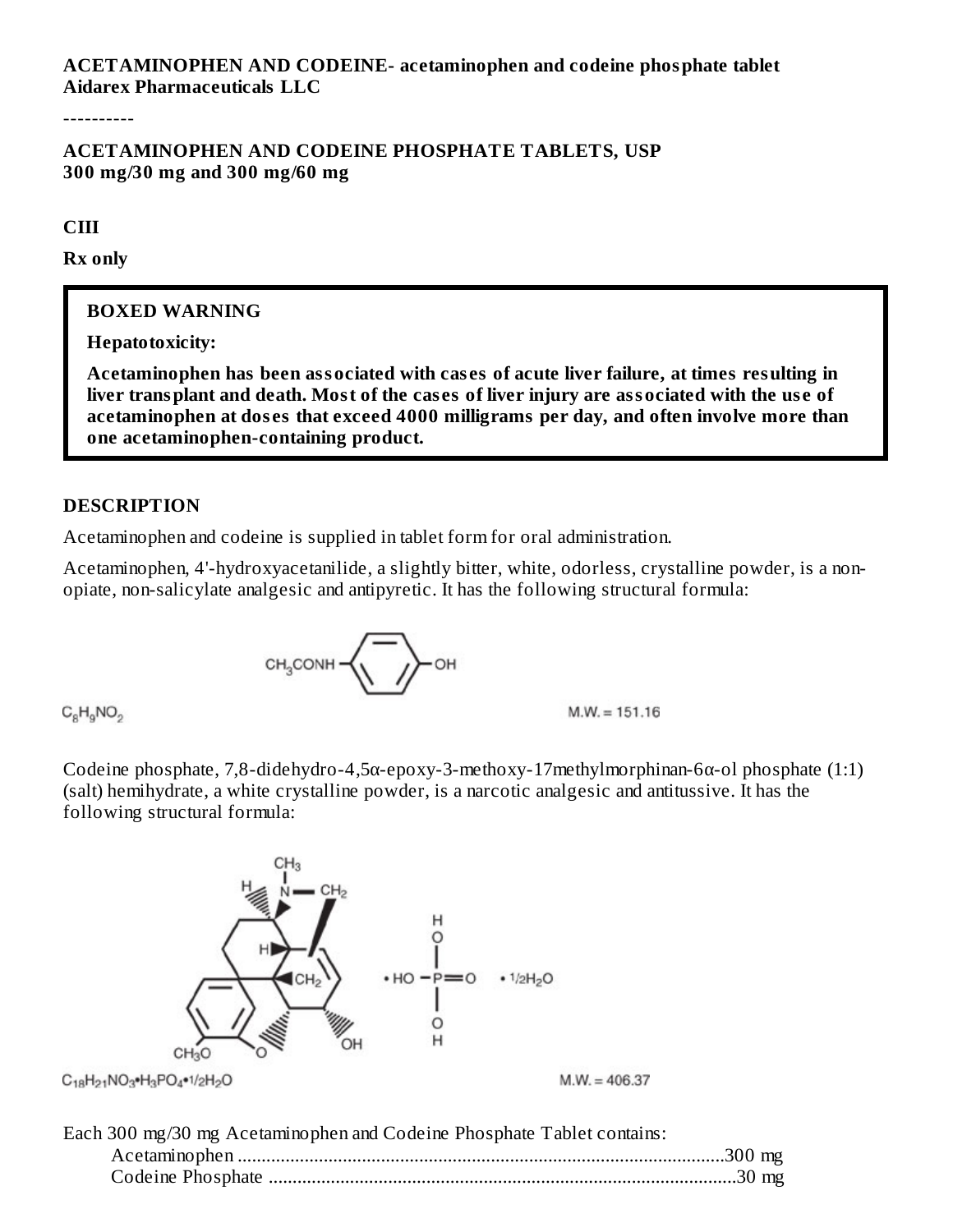| Each 300 mg/60 mg Acetaminophen and Codeine Phosphate Tablet contains: |  |
|------------------------------------------------------------------------|--|
|                                                                        |  |
|                                                                        |  |

In addition each tablet contains the following inactive ingredients: magnesium stearate, microcrystalline cellulose, povidone, pregelatinized corn starch, sodium metabisulfite, sodium starch glycolate and stearic acid.

## **CLINICAL PHARMACOLOGY**

This product combines the analgesic effects of a centrally acting analgesic, codeine, with a peripherally acting analgesic, acetaminophen.

## **Pharmacokinetics:**

The behavior on the individual components is described below.

### Codeine:

Codeine is readily absorbed from the gastrointestinal tract. It is rapidly distributed from the intravascular spaces to the various body tissues, with preferential uptake by parenchymatous organs such as the liver, spleen and kidney. Codeine crosses the blood-brain barrier, and is found in fetal tissue and breast milk. The plasma concentration does not correlate with brain concentration or relief of pain; however, codeine is not bound to plasma proteins and does not accumulate in body tissues.

The plasma half-life is about 2.9 hours. The elimination of codeine is primarily via the kidneys, and about 90% of an oral dose is excreted by the kidneys within 24 hours of dosing. The urinary secretion products consist of free and glucuronide conjugated codeine (about 70%), free and conjugated norcodeine (about 10%), free and conjugated morphine (about 10%), normorphine (4%), and hydrocodone (1%). The remainder of the dose is excreted in the feces.

At therapeutic doses, the analgesic effect reaches a peak within 2 hours and persists between 4 and 6 hours.

See **OVERDOSAGE** for toxicity information.

## Acetaminophen:

Acetaminophen is rapidly absorbed from the gastrointestinal tract and is distributed throughout most body tissues. The plasma half-life is 1.25 to 3 hours, but may be increased by liver damage and following overdosage. Elimination of acetaminophen is principally by liver metabolism (conjugation) and subsequent renal excretion of metabolites. Approximately 85% of an oral dose appears in the urine within 24 hours of administration, most as the glucuronide conjugate, with small amounts of other conjugates and unchanged drug.

See **OVERDOSAGE** for toxicity information.

# **INDICATIONS AND USAGE**

Acetaminophen and codeine phosphate tablets are indicated for the relief of mild to moderately severe pain.

## **CONTRAINDICATIONS**

This product should not be administered to patients who have previously exhibited hypersensitivity to codeine or acetaminophen.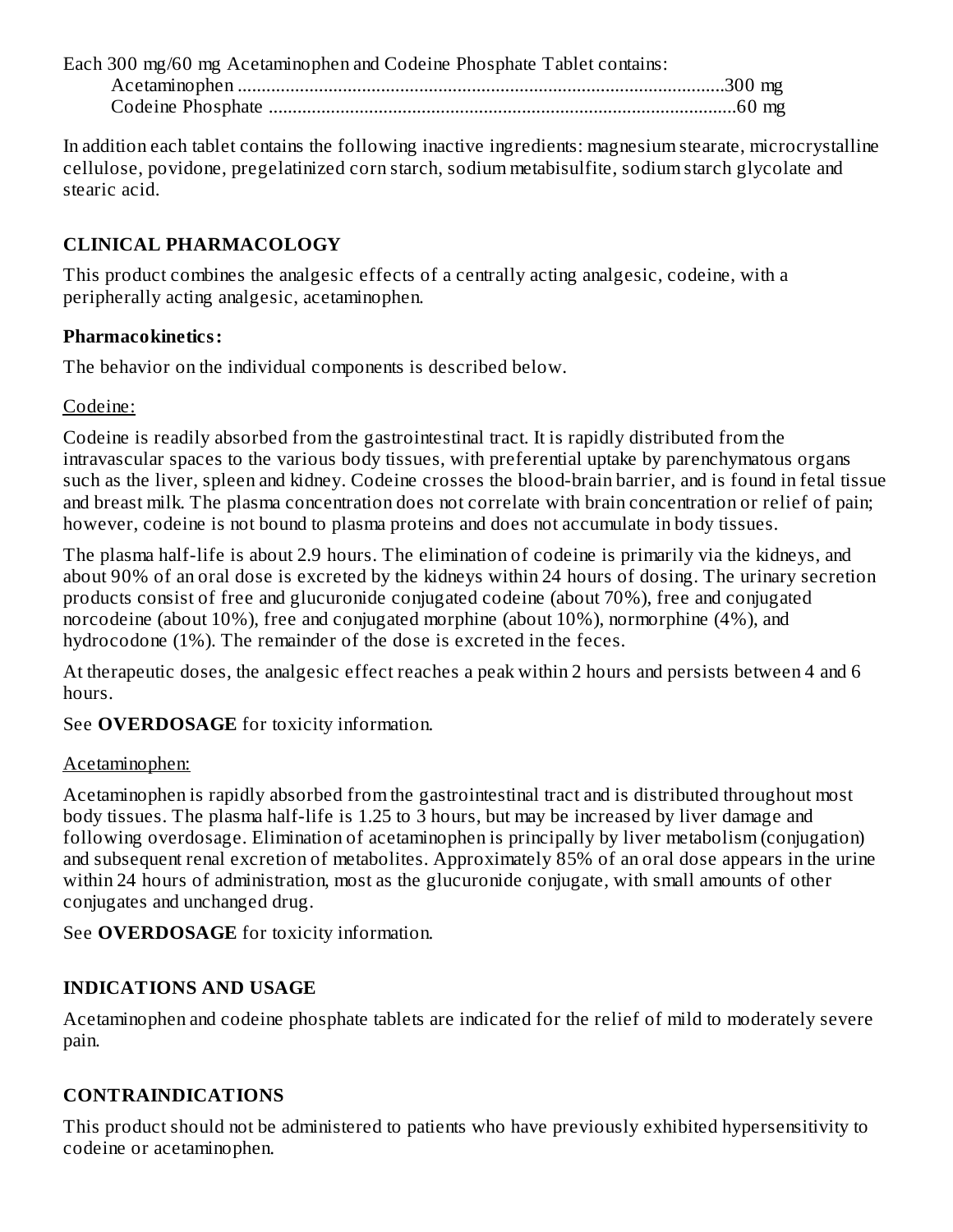#### **WARNINGS**

#### **Hepatotoxicity:**

**Acetaminophen has been associated with cas es of acute liver failure, at times resulting in liver transplant and death. Most of the cas es of liver injury are associated with the us e of acetaminophen at dos es that exceed 4000 milligrams per day, and often involve more than one acetaminophen-containing product. The excessive intake of acetaminophen may be intentional to caus e s elf-harm or unintentional as patients attempt to obtain more pain relief or unknowingly take other acetaminophen-containing products.**

**The risk of acute liver failure is higher in individuals with underlying liver dis eas e and in individuals who ingest alcohol while taking acetaminophen.**

**Instruct patients to look for acetaminophen or APAP on package labels and not to us e more than one product that contains acetaminophen. Instruct patients to s eek medical attention immediately upon ingestion of more than 4000 milligrams of acetaminophen per day, even if they feel well.**

**Hypers ensitivity/anaphylaxis:**

**There have been post-marketing reports of hypers ensitivity and anaphylaxis associated with us e of acetaminophen. Clinical signs included swelling of the face, mouth, and throat, respiratory distress, urticaria, rash, pruritus, and vomiting. There were infrequent reports of life-threatening anaphylaxis requiring emergency medical attention. Instruct patients to dis continue Acetaminophen and Codeine Phosphate Tablets, USP immediately and s eek medical care if they experience thes e symptoms. Do not pres cribe Acetaminophen and Codeine Phosphate Tablets, USP for patients with acetaminophen allergy.**

In the presence of head injury or other intracranial lesions, the respiratory depressant effects of codeine and other narcotics may be markedly enhanced, as well as their capacity for elevating cerebrospinal fluid pressure. Narcotics also produce other CNS depressant effects such as drowsiness, that may further obscure the clinical course of the patients with head injuries.

Codeine or other narcotics may obscure signs on which to judge the diagnosis or clinical course of patients with acute abdominal conditions.

Codeine is habit-forming and potentially abusable. Consequently, the extended use of this product is not recommended.

Acetaminophen and codeine phosphate tablets contain sodium metabisulfite, a sulfite that may cause allergic-type reactions including anaphylactic symptoms and life-threatening or less severe asthmatic episodes in certain susceptible people. The overall prevalence of sulfite sensitivity in the general population is unknown and probably low. Sulfite sensitivity is seen more frequently in asthmatic than in nonasthmatic people.

#### **PRECAUTIONS**

#### **General:**

Acetaminophen and codeine phosphate tablets should be prescribed with caution in certain special-risk patients, such as the elderly or debilitated, and those with severe impairment of renal or hepatic function, head injuries, elevated intracranial pressure, acute abdominal conditions, hypothyroidism, urethral stricture, Addison's disease, or prostatic hypertrophy.

#### *Ultra-Rapid Metabolizers of Codeine*

Some individuals may be ultra-rapid metabolizers due to a specific CYP2D6\*2x2 genotype. These individuals convert codeine into its active metabolite, morphine, more rapidly and completely than other people. This rapid conversion results in higher-than-expected serum morphine levels. Even at labeled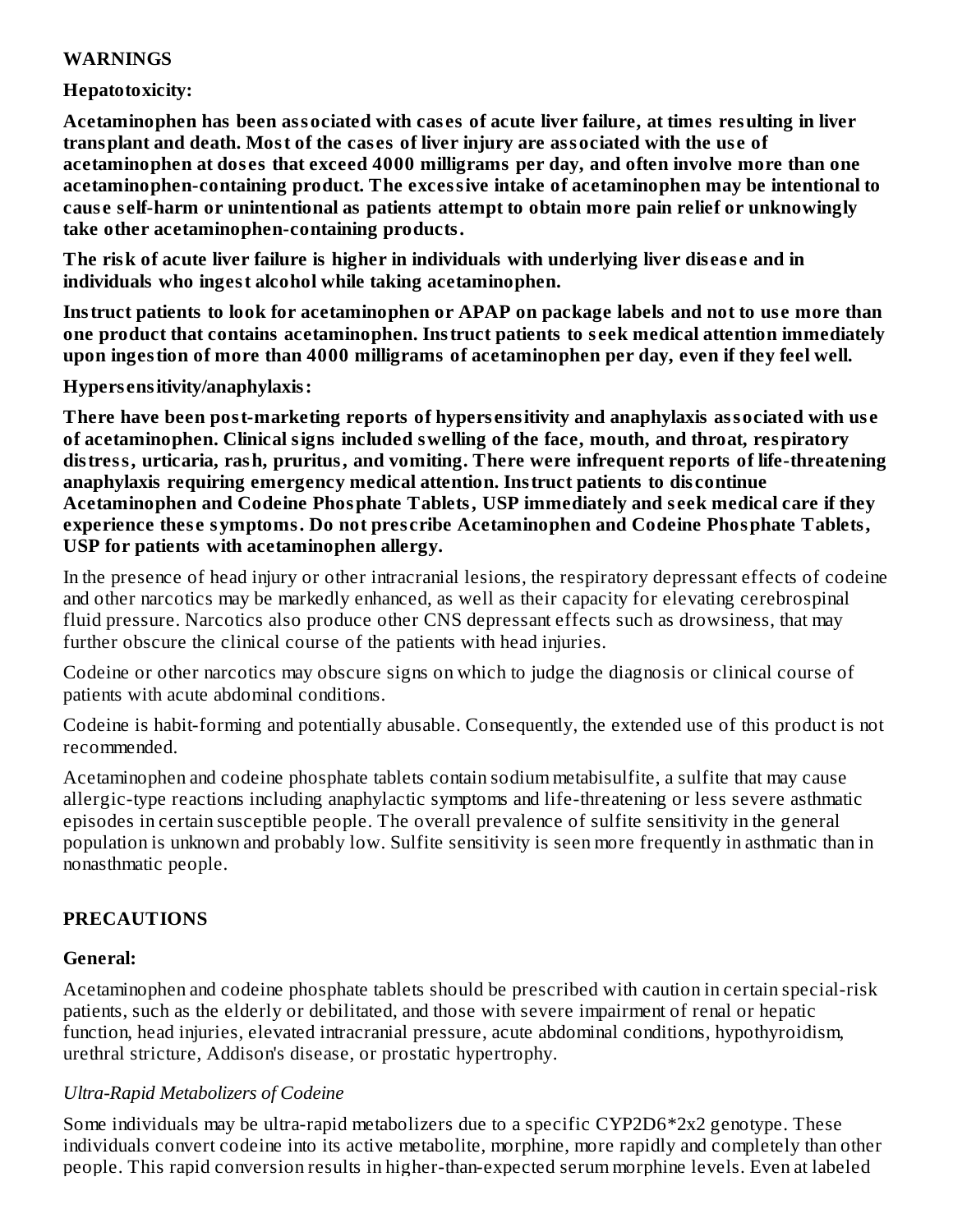dosage regimens, individuals who are ultra-rapid metabolizers may experience overdose symptoms such as extreme sleepiness, confusion, or shallow breathing.

The prevalence of this CYP2D6 phenotype varies widely and has been estimated at 0.5 to 1% in Chinese and Japanese, 0.5 to 1% in Hispanics, 1–10% in Caucasians, 3% in African Americans, and 16– 28% in North Africans, Ethiopians and Arabs. Data is not available for other ethnic groups.

When physicians prescribe codeine-containing drugs, they should choose the lowest effective dose for the shortest period of time and should inform their patients about these risks and the signs of morphine overdose (see **PRECAUTIONS - Nursing Mothers**).

### **Information for Patients/Caregivers:**

- Do not take Acetaminophen and Codeine Phosphate Tablets, USP if you are allergic to any of its ingredients.
- If you develop signs of allergy such as a rash or difficulty breathing stop taking Acetaminophen and Codeine Phosphate Tablets, USP and contact your healthcare provider immediately.
- Do not take more than 4000 milligrams of acetaminophen per day. Call your doctor if you took more than the recommended dose.

Codeine may impair mental and/or physical abilities required for the performance of potentially hazardous tasks such as driving a car or operating machinery. Such tasks should be avoided while taking this product.

Alcohol and other CNS depressants may produce an additive CNS depression, when taken with this combination product, and should be avoided.

Codeine may be habit-forming. Patients should take the drug only for as long as it is prescribed, in the amounts prescribed, and no more frequently than prescribed.

Caution patients that some people have a variation in a liver enzyme and change codeine into morphine more rapidly and completely than other people. These people are ultra-rapid metabolizers and are more likely to have higher-than-normal levels of morphine in their blood after taking codeine which can result in overdose symptoms such as extreme sleepiness, confusion, or shallow breathing. In most cases, it is unknown if someone is an ultra-rapid codeine metabolizer.

Nursing mothers taking codeine can also have higher morphine levels in their breast milk if they are ultra-rapid metabolizers. These higher levels of morphine in breast milk may lead to life-threatening or fatal side effects in nursing babies. Instruct nursing mothers to watch for signs of morphine toxicity in their infants including increased sleepiness (more than usual), difficulty breastfeeding, breathing difficulties, or limpness. Instruct nursing mothers to talk to the baby's doctor immediately if they notice these signs and, if they cannot reach the doctor right away, to take the baby to an emergency room or call 911 (or local emergency services).

### **Laboratory Tests:**

In patients with severe hepatic or renal disease, effects of therapy should be monitored with serial liver and/or renal function tests.

### **Drug Interactions:**

This drug may enhance the effects of: other narcotic analgesics, alcohol, general anesthetics, tranquilizers such as chlordiazepoxide, sedative-hypnotics, or other CNS depressants, causing increased CNS depression.

## **Drug/Laboratory Test Interactions:**

Codeine may increase serum amylase levels.

Acetaminophen may produce false-positive test results for urinary 5-hydroxyindoleacetic acid.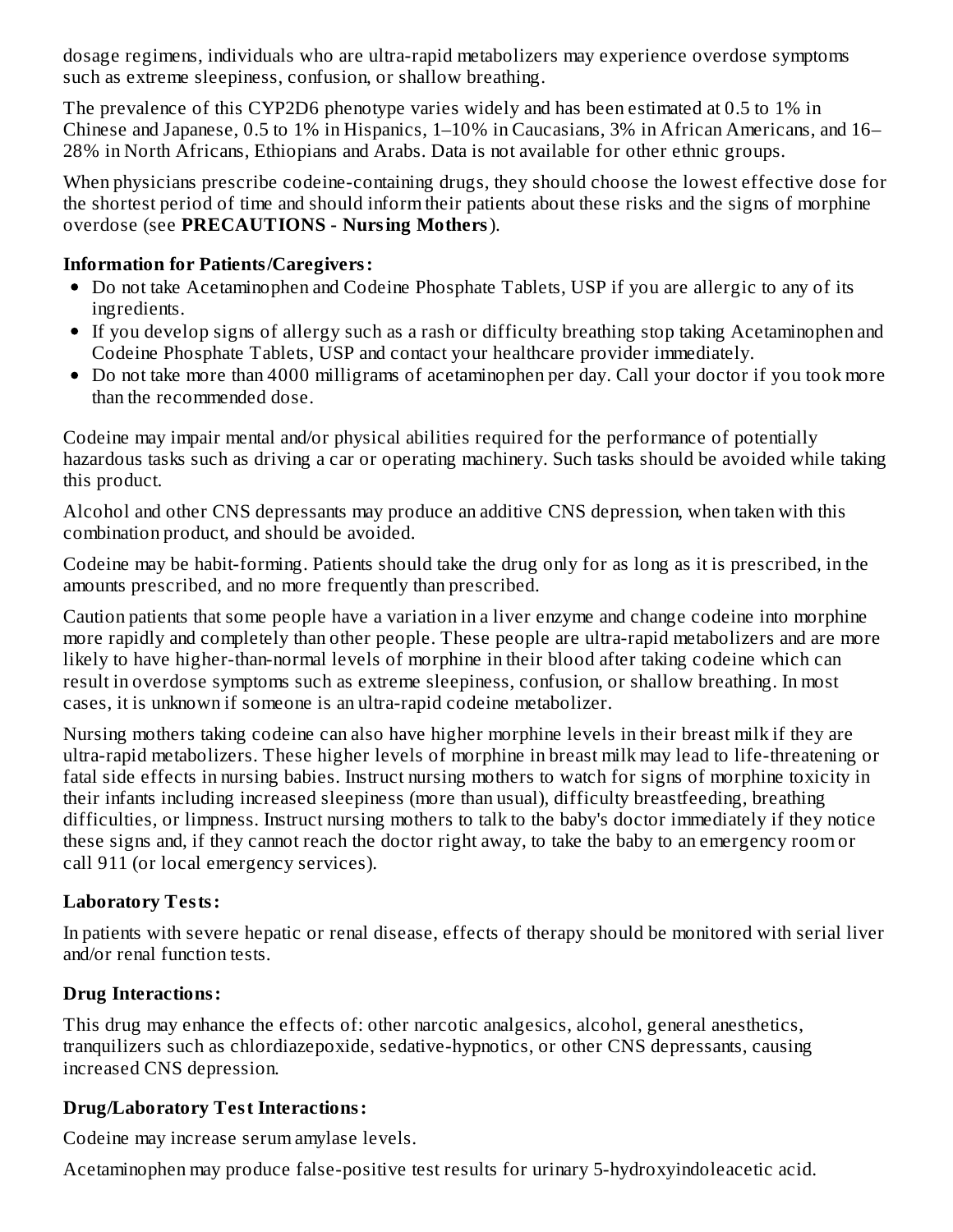### **Carcinogenesis, Mutagenesis, Impairment of Fertility:**

No adequate studies have been conducted in animals to determine whether acetaminophen and codeine have a potential for carcinogenesis or mutagenesis. No adequate studies have been conducted in animals to determine whether acetaminophen has a potential for impairment of fertility.

Acetaminophen and codeine have been found to have no mutagenic potential using the Ames Salmonella-Microsomal Activation test, the Basc test on Drosophila germ cells, and Micronucleus test on mouse bone marrow.

## **Pregnancy:**

*Teratogenic Effects:* Pregnancy Category C:

### Codeine:

A study in rats and rabbits reported no teratogenic effect of codeine administered during the period of organogeneses in doses ranging from 5 to 120 mg/kg. In the rat, doses at the 120 mg/kg level, in the toxic range for the adult animal, were associated with an increase in embryo resorption at the time of implantation. In another study a single 100 mg/kg dose of codeine administered to pregnant mice reportedly resulted in delayed ossification in the offspring.

There are no adequate and well-controlled studies in pregnant women. Acetaminophen and codeine phosphate should be used during pregnancy only if the potential benefit justifies the potential risk to the fetus.

### Nonteratogenic Effects:

Dependence has been reported in newborns whose mothers took opiates regularly during pregnancy. Withdrawal signs include irritability, excessive crying, tremors, hyperreflexia, fever, vomiting, and diarrhea. These signs usually appear during the first few days of life.

### **Labor and delivery:**

Narcotic analgesics cross the placental barrier. The closer to delivery and the larger the dose used, the greater the possibility of respiratory depression in the newborn. Narcotic analgesics should be avoided during labor if delivery of a premature infant is anticipated. If the mother has received narcotic analgesics during labor, newborn infants should be observed closely for signs of respiratory depression. Resuscitation may be required (see **OVERDOSAGE**). The effect of codeine, if any, on the later growth, development, and functional maturation of the child is unknown.

### **Nursing Mothers:**

Acetaminophen is excreted in breast milk in small amounts, but the significance of its effects on nursing infants is not known. Because of the potential for serious adverse reactions in nursing infants from acetaminophen, a decision should be made whether to discontinue nursing or discontinue the drug, taking into account the importance of the drug to the mother.

Codeine is secreted into human milk. In women with normal codeine metabolism (normal CYP2D6 activity), the amount of codeine secreted into human milk is low and dose-dependent. Despite the common use of codeine products to manage postpartum pain, reports of adverse events in infants are rare. However, some women are ultra-rapid metabolizers of codeine. These women achieve higherthan-expected serum levels of codeine's active metabolite, morphine, leading to higher-than-expected levels of morphine in breast milk and potentially dangerously high serum morphine levels in their breastfed infants. Therefore, maternal use of codeine can potentially lead to serious adverse reactions, including death, in nursing infants.

The prevalence of this CYP2D6 phenotype varies widely and has been estimated at 0.5 to 1% in Chinese and Japanese, 0.5 to 1% in Hispanics, 1–10% in Caucasians, 3% in African Americans, and 16–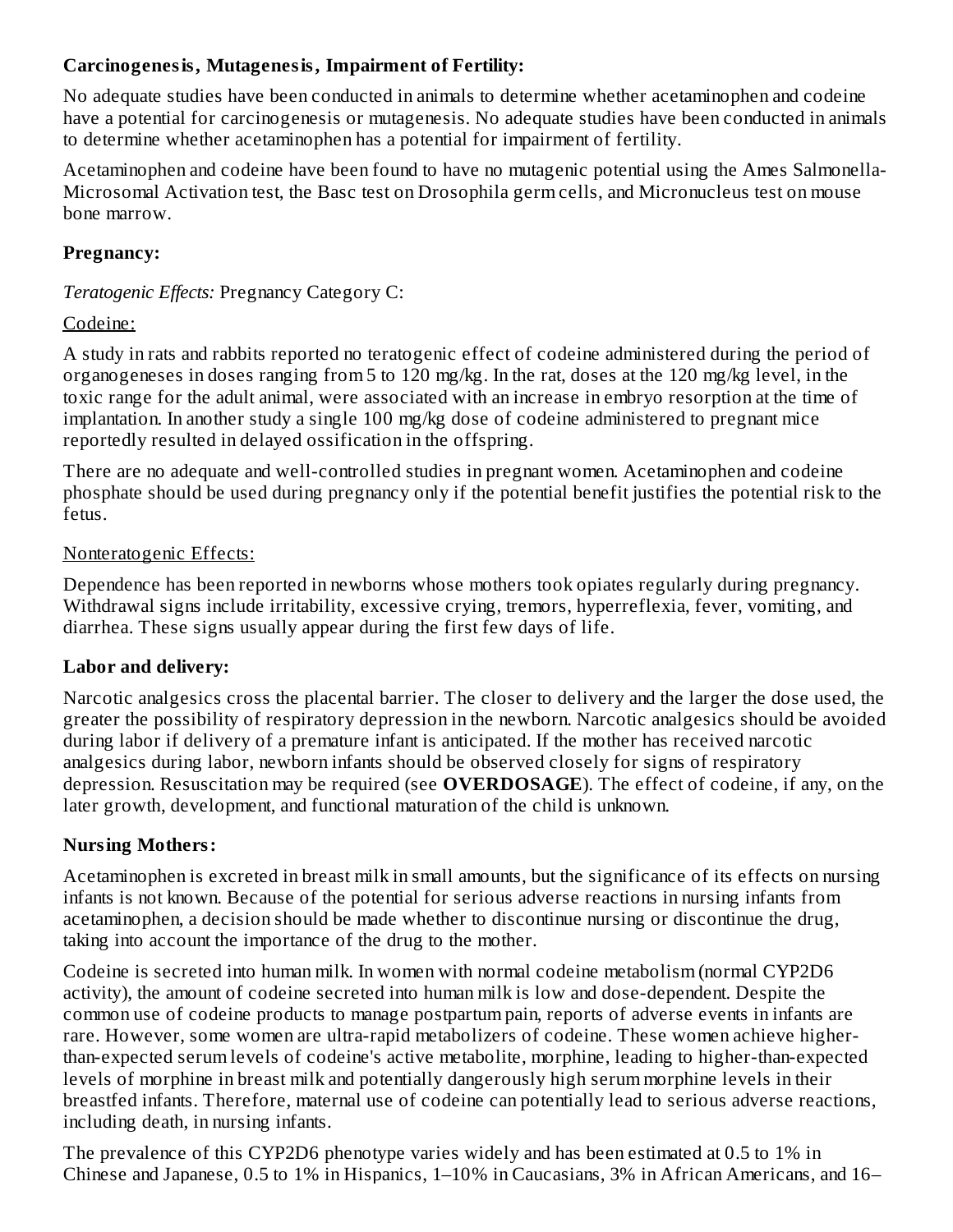28% in North Africans, Ethiopians and Arabs. Data is not available for other ethnic groups.

The risk of infant exposure to codeine and morphine through breast milk should be weighed against the benefits of breastfeeding for both the mother and baby. Caution should be exercised when codeine is administered to a nursing woman. If a codeine-containing product is selected, the lowest dose should be prescribed for the shortest period of time to achieve the desired clinical effect. Mothers using codeine should be informed about when to seek immediate medical care and how to identify the signs and symptoms of neonatal toxicity, such as drowsiness or sedation, difficulty breastfeeding, breathing difficulties, and decreased tone, in their baby. Nursing mothers who are ultra-rapid metabolizers may also experience overdose symptoms such as extreme sleepiness, confusion, or shallow breathing. Prescribers should closely monitor mother-infant pairs and notify treating pediatricians about the use of codeine during breastfeeding (see **PRECAUTIONS - General** *- Ultra-Rapid Metabolizers of Codeine*).

## **ADVERSE REACTIONS**

The most frequently reported adverse reactions are drowsiness, lightheadedness, dizziness, sedation, shortness of breath, nausea and vomiting. These effects seem to be more prominent in ambulatory than in non-ambulatory patients, and some of these adverse reactions may be alleviated if the patient lies down.

Other adverse reactions include allergic reactions, euphoria, dysphoria, constipation, abdominal pain, pruritus, rash, thrombocytopenia, agranulocytosis.

At higher doses codeine has most of the disadvantages of morphine including respiratory depression.

## **DRUG ABUSE AND DEPENDENCE**

### **Controlled Substance:**

Acetaminophen and Codeine Phosphate tablets are classified as a Schedule III controlled substance.

## **Abus e and Dependence:**

Codeine can produce drug dependence of the morphine type and, therefore, has the potential for being abused. Psychological dependence, physical dependence, and tolerance may develop upon repeated administration, and it should be prescribed and administered with the same degree of caution appropriate to the use of other oral narcotic medications.

## **OVERDOSAGE**

Following an acute overdosage, toxicity may result from codeine or acetaminophen.

## **Signs and Symptoms:**

Toxicity from *codeine* poisoning includes the opioid triad of: pinpoint pupils, depression of respiration, and loss of consciousness. Convulsions may occur.

In *acetaminophen* overdosage: dose-dependent, potentially fatal hepatic necrosis is the most serious adverse effect. Renal tubular necrosis, hypoglycemic coma and coagulation defects may also occur. Early symptoms following a potentially hepatotoxic overdose may include: nausea, vomiting, diaphoresis and general malaise. Clinical and laboratory evidence of hepatic toxicity may not be apparent until 48 to 72 hours post-ingestion.

## **Treatment:**

A single or multiple drug overdose with acetaminophen and codeine is a potentially lethal polydrug overdose, and consultation with a regional poison control center is recommended. Immediate treatment includes support of cardiorespiratory function and measures to reduce drug absorption.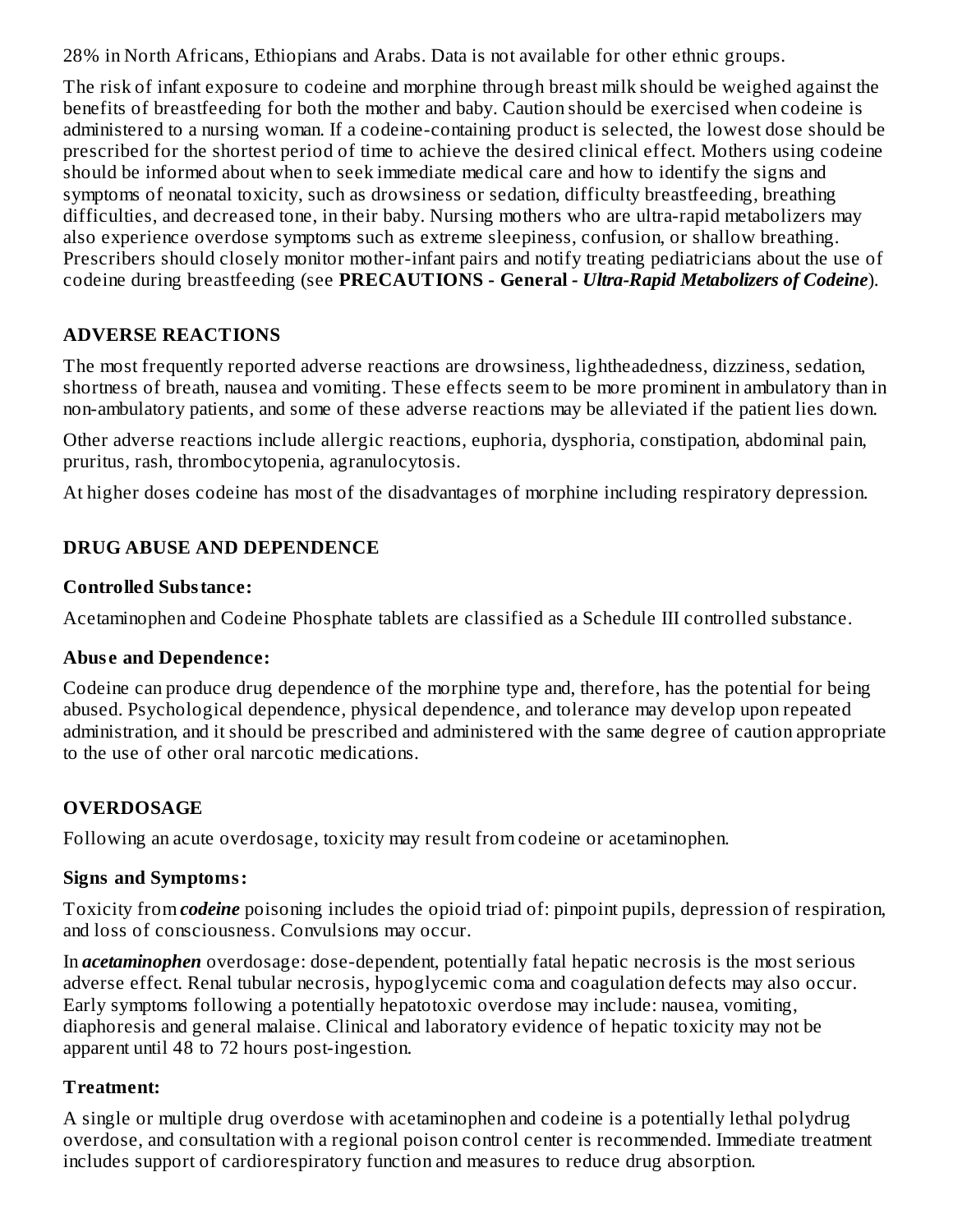Oxygen, intravenous fluids, vasopressors, and other supportive measures should be employed as indicated. Assisted or controlled ventilation should also be considered. For respiratory depression due to overdosage or unusual sensitivity to codeine, parenteral naloxone is a specific and effective antagonist.

Gastric decontamination with activated charcoal should be administered just prior to N-acetylcysteine (NAC) to decrease systemic absorption if acetaminophen ingestion is known or suspected to have occurred within a few hours of presentation. Serum acetaminophen levels should be obtained immediately if the patient presents 4 hours or more after ingestion to assess potential risk of hepatotoxicity; acetaminophen levels drawn less than 4 hours post-ingestion may be misleading. To obtain the best possible outcome, NAC should be administered as soon as possible where impending or evolving liver injury is suspected. Intravenous NAC may be administered when circumstances preclude oral administration.

Vigorous supportive therapy is required in severe intoxication. Procedures to limit the continuing absorption of the drug must be readily performed since the hepatic injury is dose dependent and occurs early in the course of intoxication.

### **DOSAGE AND ADMINISTRATION**

Dosage should be adjusted according to severity of pain and response of the patient. The usual adult dosage is:

| <b>Single Doses</b><br>(range) |                   | Maximum 24 Hour Dose |
|--------------------------------|-------------------|----------------------|
| Codeine Phosphate              | 15 mg to 60 mg    | $360$ mg             |
| Acetaminophen                  | 300 mg to 1000 mg | $4000$ mg            |

The usual dose of codeine phosphate in **children** is 0.5 mg/kg.

Doses may be repeated up to every 4 hours.

The prescriber must determine the number of tablets per dose, and the maximum number of tablets per 24 hours based upon the above dosage guidance. This information should be conveyed in the prescription.

It should be kept in mind, however, that tolerance to codeine can develop with continued use and that the incidence of untoward effects is dose related. Adult doses of codeine higher than 60 mg fail to give commensurate relief of pain but merely prolong analgesia and are associated with an appreciably increased incidence of undesirable side effects. Equivalently high doses in children would have similar effects.

# **HOW SUPPLIED**

Acetaminophen and Codeine Phosphate Tablets 300 mg/30 mg are white, round, flat-faced, beveled edge, scored (bisect bar) tablets, debossed "2064" and "V" on one side and debossed "3" on the reverse side. They are supplied in bottles of 10,12,14,15,20,25,28,30,40,50,60,90, and 120.

Acetaminophen and Codeine Phosphate Tablets 300 mg/60 mg are white, round, flat-faced, beveled edge, scored (bisect bar) tablets, debossed "2065" and "V" on one side and debossed "4" on the reverse side. They are supplied in bottles of 10,12,14,15,20,25,28,30,40,50,60,90, and 120.

**Dispense** in a tight, light resistant container as defined in the USP/NF.

**Store** at 20° to 25°C (68° to 77°F) [see USP Controlled Room Temperature].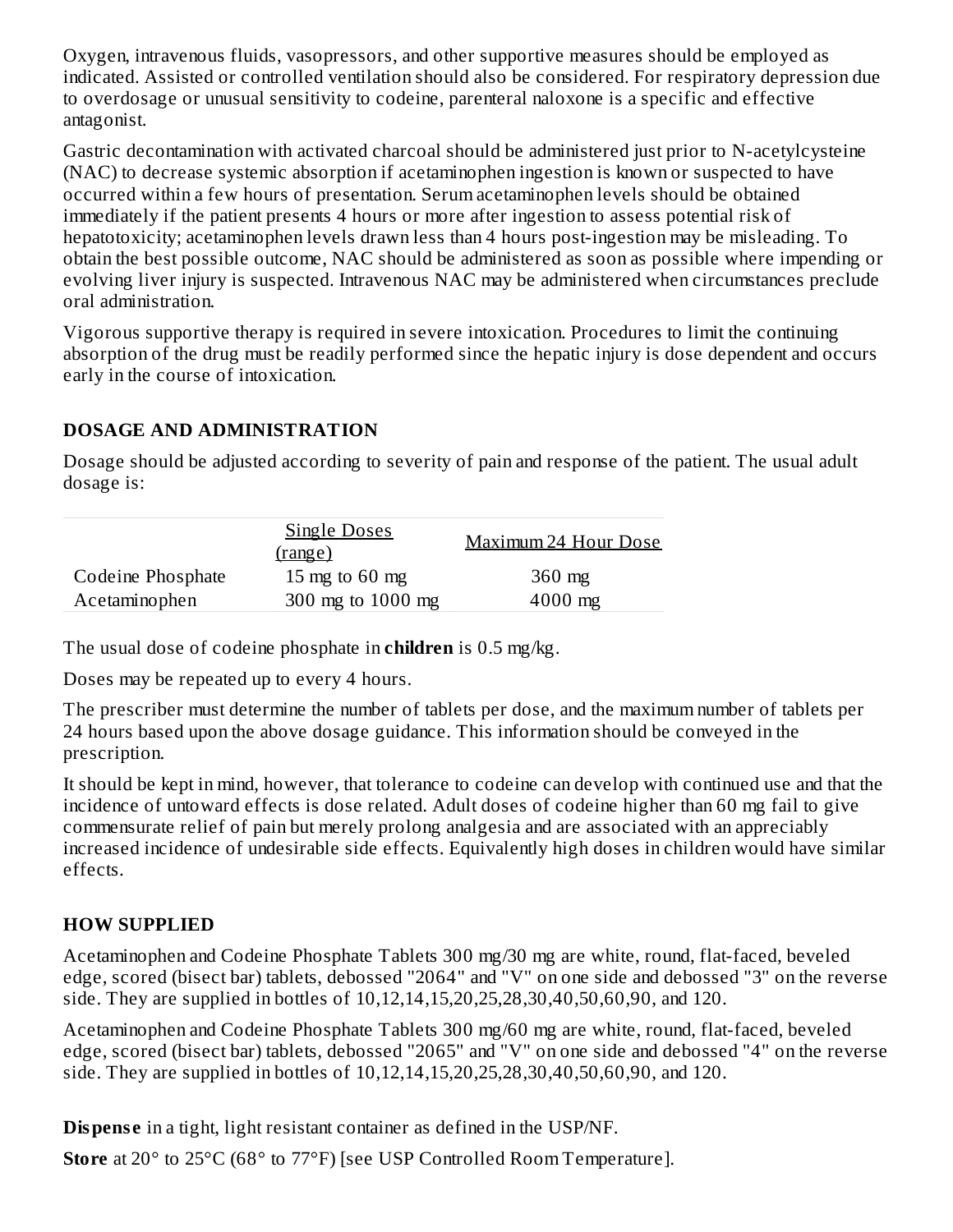#### Manufactured for: **QUALITEST PHARMACEUTICALS** Huntsville, AL 35811

Repackaged By: Aidarex Pharmaceuticals, LLC. Corona, CA 92880

8182436 R6/11-R5

### **PRINCIPAL DISPLAY PANEL**



#### **PRINCIPAL DISPLAY PANEL**



| <b>APAPICODE INE</b><br>300mg/60mg                                  |  |
|---------------------------------------------------------------------|--|
| NDC: 33261-0002-60<br>RX1000802612 60                               |  |
| APAP/CODEINE 300mg/60mg                                             |  |
| NDC: 33261-0002-60<br>RX1000802612<br>60                            |  |
| APAP/CODE##E 300mg/60mg<br>NDC: 33261-0002-60<br>RX 1000802612 60   |  |
| APAP/CODE#E 300mg/60mg<br>NDC: 33261-0002-60<br>RX 1000802612<br>60 |  |

PATTENT

SOG

CHART

**EEd** 

HERE

БШ

PEEL HERE

## **ACETAMINOPHEN AND CODEINE** acetaminophen and codeine phosphate tablet **Product Information Product T ype** HUMAN PRESCRIPTION DRUG **Ite m Code (Source )** NDC:3326 1- 001(NDC:0603-2338) **Route of Administration** ORAL **DEA Sche dule** CIII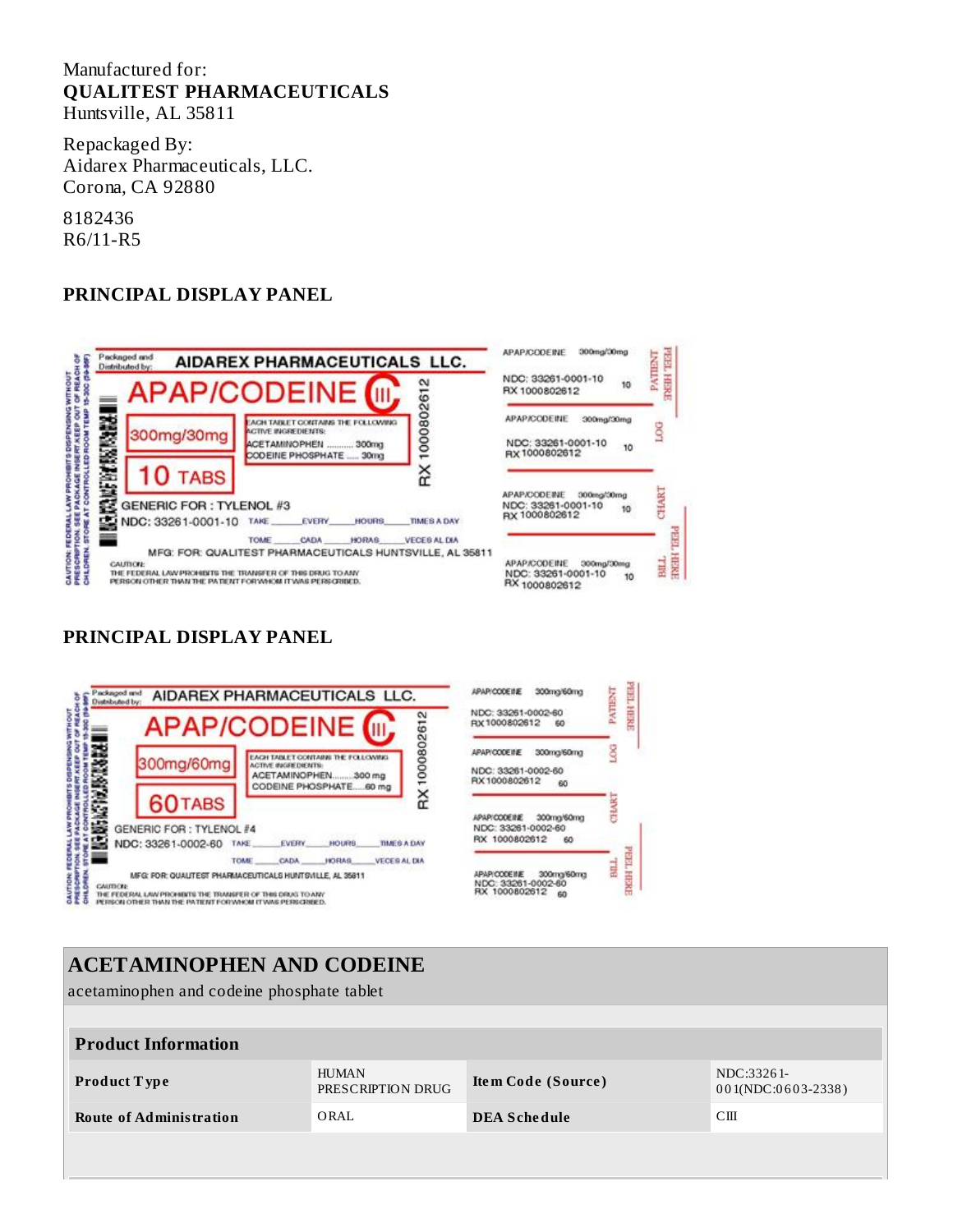|                                                                             | <b>Active Ingredient/Active Moiety</b>                               |                     |                             |                          |                           |          |
|-----------------------------------------------------------------------------|----------------------------------------------------------------------|---------------------|-----------------------------|--------------------------|---------------------------|----------|
| <b>Ingredient Name</b>                                                      |                                                                      |                     |                             | <b>Basis of Strength</b> |                           | Strength |
| CODEINE PHO SPHATE (UNII: GSL05Y1MN6) (CODEINE ANHYDROUS - UNII:UX6OWY2V7J) |                                                                      |                     |                             | <b>CODEINE PHOSPHATE</b> |                           | $30$ mg  |
|                                                                             | ACETAMINO PHEN (UNII: 36209ITL9D) (ACETAMINO PHEN - UNII:36209ITL9D) |                     |                             | <b>ACETAMINOPHEN</b>     |                           | 300 mg   |
|                                                                             |                                                                      |                     |                             |                          |                           |          |
|                                                                             |                                                                      |                     |                             |                          |                           |          |
| <b>Inactive Ingredients</b>                                                 |                                                                      |                     |                             |                          |                           |          |
|                                                                             | <b>Ingredient Name</b>                                               |                     |                             |                          |                           | Strength |
| MAGNESIUM STEARATE (UNII: 70097M6130)                                       |                                                                      |                     |                             |                          |                           |          |
|                                                                             | CELLULOSE, MICRO CRYSTALLINE (UNII: OP1R32D61U)                      |                     |                             |                          |                           |          |
| PO VIDONES (UNII: FZ989GH94E)<br>STARCH, CORN (UNII: O8232NY3SJ)            |                                                                      |                     |                             |                          |                           |          |
| SO DIUM METABISULFITE (UNII: 4VON5FNS3C)                                    |                                                                      |                     |                             |                          |                           |          |
|                                                                             | SODIUM STARCH GLYCOLATE TYPE A POTATO (UNII: 5856J3G2A2)             |                     |                             |                          |                           |          |
| <b>STEARIC ACID (UNII: 4ELV7Z65AP)</b>                                      |                                                                      |                     |                             |                          |                           |          |
|                                                                             |                                                                      |                     |                             |                          |                           |          |
|                                                                             |                                                                      |                     |                             |                          |                           |          |
| <b>Product Characteristics</b>                                              |                                                                      |                     |                             |                          |                           |          |
| Color                                                                       | <b>WHITE</b>                                                         | <b>Score</b>        |                             |                          | 2 pieces                  |          |
| <b>Shape</b>                                                                | <b>ROUND</b>                                                         | <b>Size</b>         |                             | $10 \,\mathrm{mm}$       |                           |          |
| Flavor                                                                      |                                                                      | <b>Imprint Code</b> |                             |                          | 2064;V;3                  |          |
| Contains                                                                    |                                                                      |                     |                             |                          |                           |          |
|                                                                             |                                                                      |                     |                             |                          |                           |          |
|                                                                             |                                                                      |                     |                             |                          |                           |          |
| <b>Packaging</b>                                                            |                                                                      |                     |                             |                          |                           |          |
| <b>Item Code</b><br>#                                                       | <b>Package Description</b>                                           |                     | <b>Marketing Start Date</b> |                          | <b>Marketing End Date</b> |          |
| NDC:33261-001-02<br>1                                                       | 120 in 1 BOTTLE, PLASTIC                                             |                     |                             |                          |                           |          |
| NDC:33261-001-10<br>2                                                       | 10 in 1 BOTTLE, PLASTIC                                              |                     |                             |                          |                           |          |
| NDC:33261-001-12<br>3                                                       | 12 in 1 BOTTLE, PLASTIC                                              |                     |                             |                          |                           |          |
| NDC:33261-001-14<br>NDC:33261-001-15                                        | 14 in 1 BOTTLE, PLASTIC                                              |                     |                             |                          |                           |          |
| 5<br>NDC:33261-001-20<br>6                                                  | 15 in 1 BOTTLE, PLASTIC<br>20 in 1 BOTTLE, PLASTIC                   |                     |                             |                          |                           |          |
| NDC:33261-001-25<br>7                                                       | 25 in 1 BOTTLE, PLASTIC                                              |                     |                             |                          |                           |          |
| NDC:33261-001-28<br>8                                                       | 28 in 1 BOTTLE, PLASTIC                                              |                     |                             |                          |                           |          |
| NDC:33261-001-30<br>9                                                       | 30 in 1 BOTTLE, PLASTIC                                              |                     |                             |                          |                           |          |
| NDC:33261-001-40<br>10                                                      | 40 in 1 BOTTLE, PLASTIC                                              |                     |                             |                          |                           |          |
| 11 NDC:33261-001-50                                                         | 50 in 1 BOTTLE, PLASTIC                                              |                     |                             |                          |                           |          |
| 12 NDC:33261-001-60                                                         | 60 in 1 BOTTLE, PLASTIC                                              |                     |                             |                          |                           |          |
| 13 NDC:33261-001-90                                                         | 90 in 1 BOTTLE, PLASTIC                                              |                     |                             |                          |                           |          |
|                                                                             |                                                                      |                     |                             |                          |                           |          |
|                                                                             |                                                                      |                     |                             |                          |                           |          |
| <b>Marketing Information</b>                                                |                                                                      |                     |                             |                          |                           |          |
| <b>Marketing Category</b>                                                   | <b>Application Number or Monograph Citation</b>                      |                     | <b>Marketing Start Date</b> |                          | <b>Marketing End Date</b> |          |
| <b>ANDA</b>                                                                 | ANDA089805                                                           |                     | 09/30/1988                  |                          |                           |          |
|                                                                             |                                                                      |                     |                             |                          |                           |          |
|                                                                             |                                                                      |                     |                             |                          |                           |          |

# **ACETAMINOPHEN AND CODEINE**

acetaminophen and codeine phosphate tablet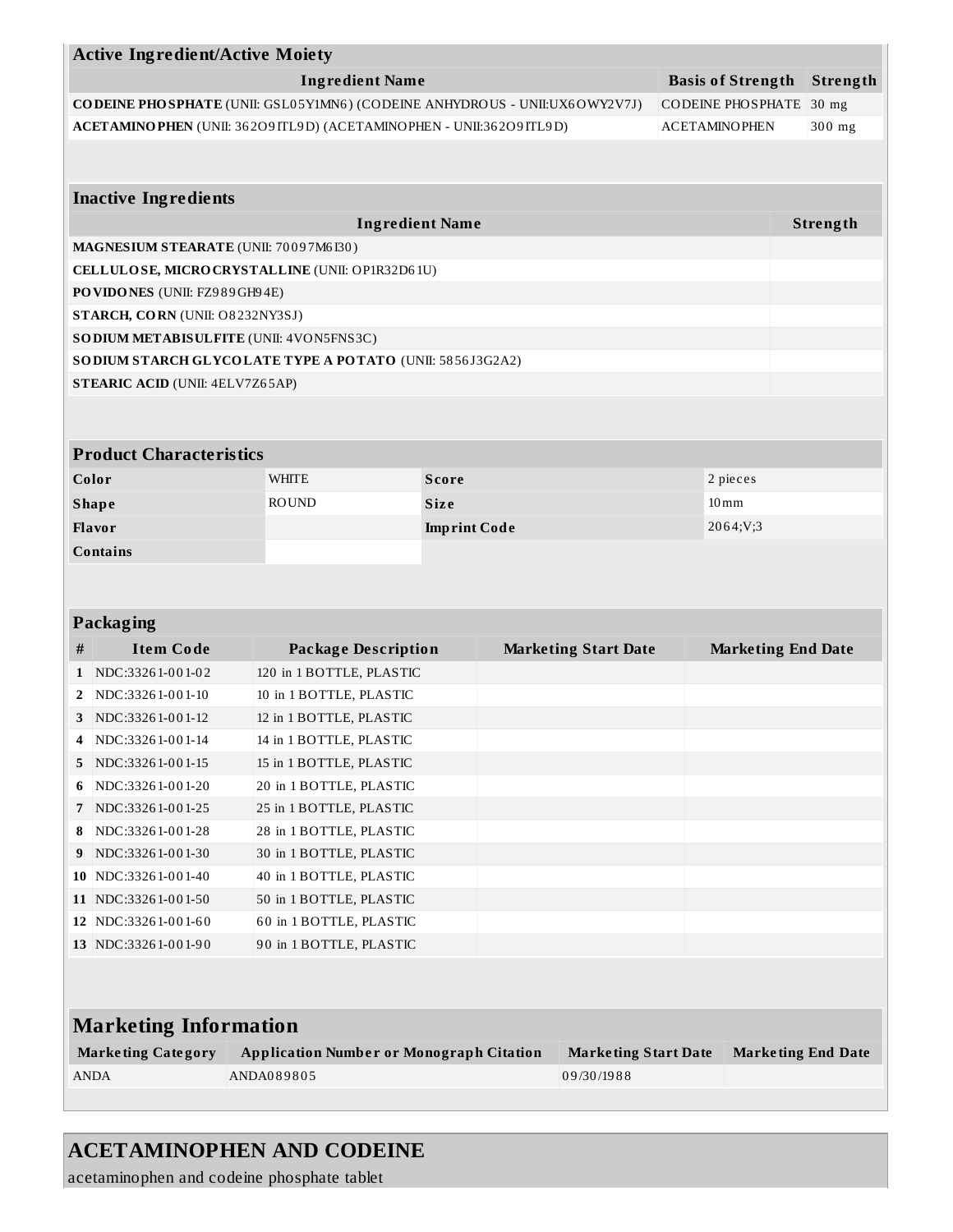| <b>Product Information</b>                                                  |                                   |                     |                             |  |                           |                    |  |
|-----------------------------------------------------------------------------|-----------------------------------|---------------------|-----------------------------|--|---------------------------|--------------------|--|
| Product Type                                                                | <b>HUMAN</b><br>PRESCRIPTION DRUG |                     | Item Code (Source)          |  | NDC:33261-                | 002(NDC:0603-2339) |  |
| <b>Route of Administration</b>                                              | ORAL                              |                     | <b>DEA Schedule</b>         |  | C <sub>III</sub>          |                    |  |
|                                                                             |                                   |                     |                             |  |                           |                    |  |
|                                                                             |                                   |                     |                             |  |                           |                    |  |
| <b>Active Ingredient/Active Moiety</b>                                      |                                   |                     |                             |  |                           |                    |  |
|                                                                             | <b>Ingredient Name</b>            |                     |                             |  | <b>Basis of Strength</b>  | Strength           |  |
| CODEINE PHO SPHATE (UNII: GSL05Y1MN6) (CODEINE ANHYDROUS - UNII:UX6OWY2V7J) |                                   |                     |                             |  | <b>CODEINE PHOSPHATE</b>  | 60 mg              |  |
| ACETAMINO PHEN (UNII: 36209ITL9D) (ACETAMINO PHEN - UNII:36209ITL9D)        |                                   |                     |                             |  | <b>ACETAMINOPHEN</b>      | 300 mg             |  |
|                                                                             |                                   |                     |                             |  |                           |                    |  |
|                                                                             |                                   |                     |                             |  |                           |                    |  |
| <b>Inactive Ingredients</b>                                                 |                                   |                     |                             |  |                           |                    |  |
|                                                                             | <b>Ingredient Name</b>            |                     |                             |  |                           | Strength           |  |
| MAGNESIUM STEARATE (UNII: 70097M6I30)                                       |                                   |                     |                             |  |                           |                    |  |
| CELLULOSE, MICRO CRYSTALLINE (UNII: OP1R32D61U)                             |                                   |                     |                             |  |                           |                    |  |
| PO VIDONES (UNII: FZ989GH94E)                                               |                                   |                     |                             |  |                           |                    |  |
| STARCH, CORN (UNII: O8232NY3SJ)                                             |                                   |                     |                             |  |                           |                    |  |
| SODIUM METABISULFITE (UNII: 4VON5FNS3C)                                     |                                   |                     |                             |  |                           |                    |  |
| SO DIUM STARCH GLYCOLATE TYPE A POTATO (UNII: 5856J3G2A2)                   |                                   |                     |                             |  |                           |                    |  |
| <b>STEARIC ACID (UNII: 4ELV7Z65AP)</b>                                      |                                   |                     |                             |  |                           |                    |  |
|                                                                             |                                   |                     |                             |  |                           |                    |  |
| <b>Product Characteristics</b>                                              |                                   |                     |                             |  |                           |                    |  |
| Color                                                                       | <b>WHITE</b>                      | <b>Score</b>        |                             |  | 2 pieces                  |                    |  |
| <b>Shape</b>                                                                | <b>ROUND</b>                      | <b>Size</b>         |                             |  | $12 \,\mathrm{mm}$        |                    |  |
| Flavor                                                                      |                                   | <b>Imprint Code</b> |                             |  | 2065;V;4                  |                    |  |
| <b>Contains</b>                                                             |                                   |                     |                             |  |                           |                    |  |
|                                                                             |                                   |                     |                             |  |                           |                    |  |
|                                                                             |                                   |                     |                             |  |                           |                    |  |
| Packaging                                                                   |                                   |                     |                             |  |                           |                    |  |
| <b>Item Code</b><br>#                                                       | <b>Package Description</b>        |                     | <b>Marketing Start Date</b> |  | <b>Marketing End Date</b> |                    |  |
| NDC:33261-002-02<br>$\mathbf{1}$                                            | 120 in 1 BOTTLE, PLASTIC          |                     |                             |  |                           |                    |  |
| NDC:33261-002-10<br>2                                                       | 10 in 1 BOTTLE, PLASTIC           |                     |                             |  |                           |                    |  |
| NDC:33261-002-12<br>3                                                       | 12 in 1 BOTTLE, PLASTIC           |                     |                             |  |                           |                    |  |
| NDC:33261-002-14<br>4                                                       | 14 in 1 BOTTLE, PLASTIC           |                     |                             |  |                           |                    |  |
| NDC:33261-002-15<br>5.                                                      | 15 in 1 BOTTLE, PLASTIC           |                     |                             |  |                           |                    |  |
| NDC:33261-002-20<br>6                                                       | 20 in 1 BOTTLE, PLASTIC           |                     |                             |  |                           |                    |  |
| NDC:33261-002-25<br>7                                                       | 25 in 1 BOTTLE, PLASTIC           |                     |                             |  |                           |                    |  |
| NDC:33261-002-28<br>8                                                       | 28 in 1 BOTTLE, PLASTIC           |                     |                             |  |                           |                    |  |
| NDC:33261-002-30<br>9                                                       | 30 in 1 BOTTLE, PLASTIC           |                     |                             |  |                           |                    |  |
| 10 NDC:33261-002-40                                                         | 40 in 1 BOTTLE, PLASTIC           |                     |                             |  |                           |                    |  |
| 11 NDC:33261-002-50                                                         | 50 in 1 BOTTLE, PLASTIC           |                     |                             |  |                           |                    |  |
| 12 NDC:33261-002-60                                                         | 60 in 1 BOTTLE, PLASTIC           |                     |                             |  |                           |                    |  |
| 13 NDC:33261-002-90                                                         | 90 in 1 BOTTLE, PLASTIC           |                     |                             |  |                           |                    |  |
|                                                                             |                                   |                     |                             |  |                           |                    |  |